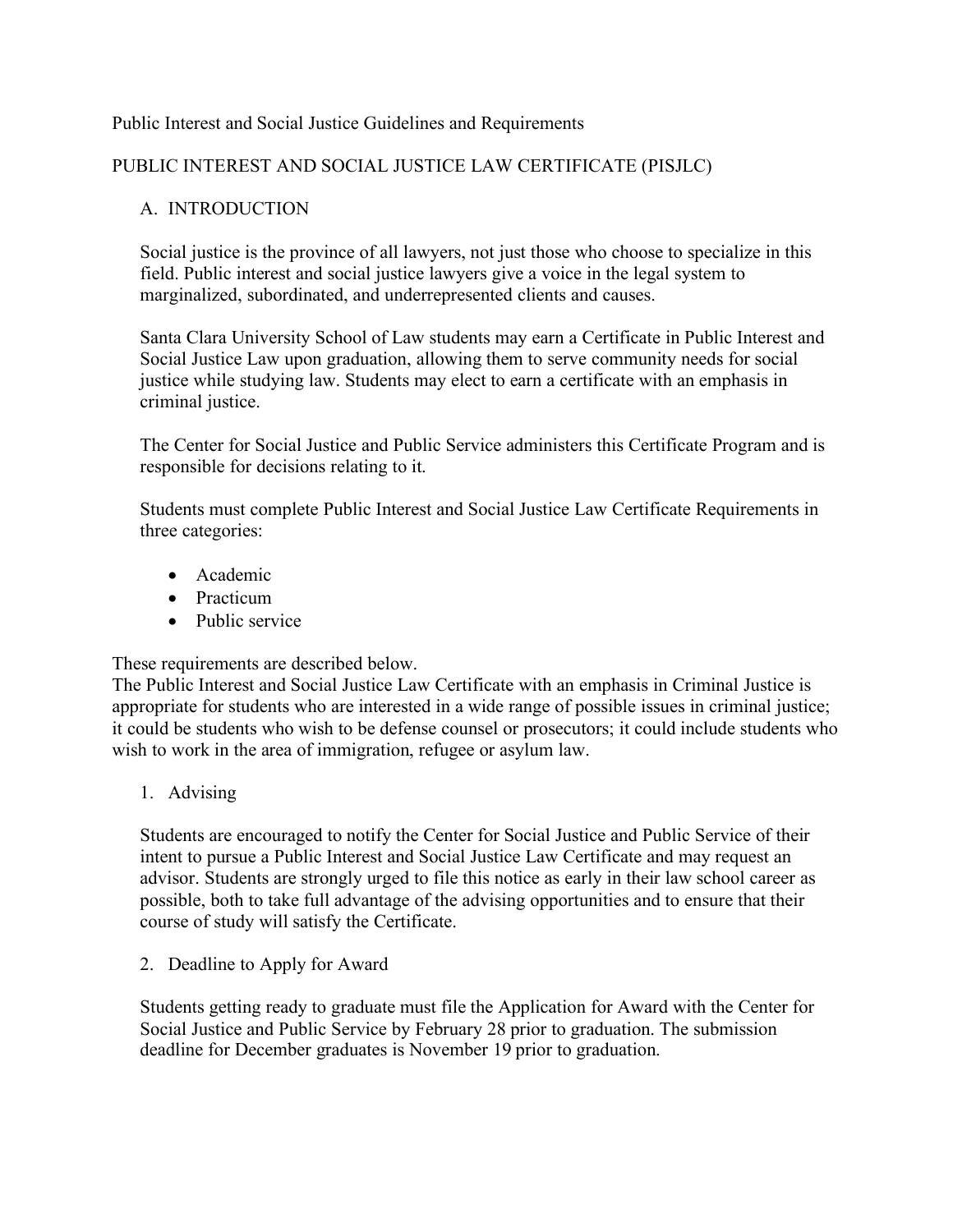## **B. Public Interest and Social Justice Law Certificate Requirements**

## **1. Academic Course work.**

Students shall take fifteen (15) units of advanced course work (classes other than those required for graduation) in Public Interest and Social Justice Law. These 15 units shall include at least eight (8) units from the list of Public Interest and Social Justice Law Core Courses (List A), Remaining units for the course work requirement may be selected from List A or List B (additional public interest and social justice courses and skills courses) or any other course, not required for graduation that satisfies the goal of learning more about the use of law and the legal system to aid those marginalized, subordinated, and underrepresented clients and causes

## **2. Practicum**

Students must complete 150 hours of supervised legal work in a public interest/social justice organization. This may include work at the Northern California Innocence Project (NCIP) and the Katharine & George Alexander Community Law Center (KGACLC), The International Human Rights Clinic, or other social justice organization. The work can be paid, volunteer, or for unit credit. However these hours must be distinct from the 50 hours of volunteer work also required for this certificate (see Public Service requirement) and must also be distinct from the 50 hours of volunteer work under the Pro Bono Recognition Program. To satisfy this requirement the work must serve marginalized, subordinated, or underrepresented clients or causes.

## **3. Public Service**

Students must complete 50 hours1 of community volunteer work promoting public interest and social justice as defined by the Pro Bono Recognition Program . These hours cannot be paid or for unit credit. These hours may be law-related, but need not be. Work as an officer or active member of a campus student organization may not count toward fulfillment of this requirement. The supervisor must sign the Application for Award verifying completion of the work.

### **PUBLIC INTEREST AND SOCIAL JUSTICE LAW CORE COURSES (LIST A)**

For the general Certificate, students must take at least 8 units from List A

Law 268 Law and Social Justice Law Law 408 Public Interest and Social Justice Practice Law 267 Social Justice Workshop Law 505 Northern California Innocence Project(as a full year program this will count as 6 units) Law 515 Northern California Innocence Project Advanced Practice Clinic Law 511 KGACLC Com Law Practice: Civil Clinical Skills I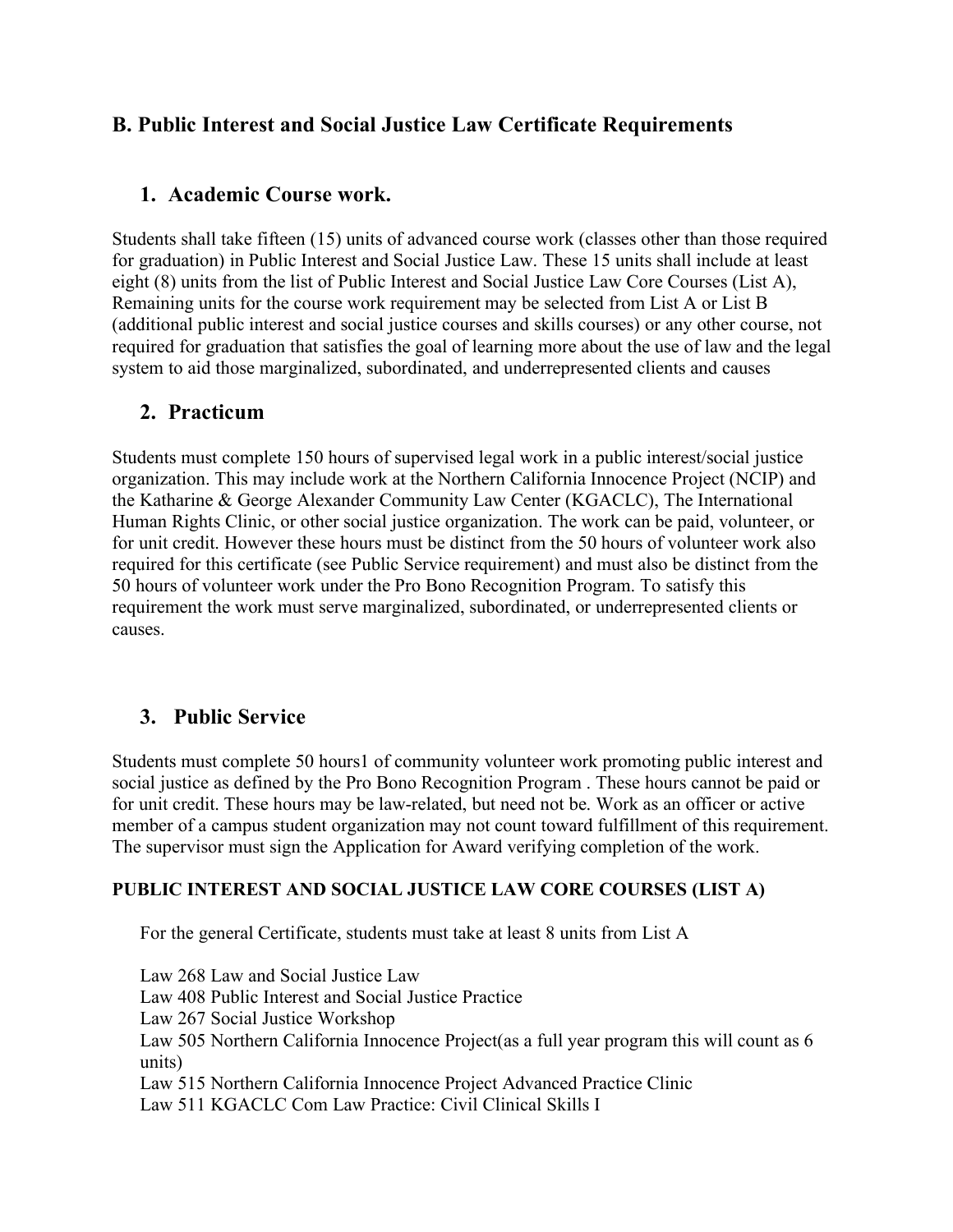Law 481 KGACLC Com Law Practice: Civil Clinical Skills II

Law 458 KGACLC Consumer and Debtors' Rights Interviewing and Advising

Law 468/469 KGACLC: Immigration Law Interviewing and Advising

Law 463 KGACLC: Workers' Rights Interviewing and Advising

Law 591 Criminal Justice Internship and Seminar

Law 590 Civil Practice Internship and Seminar

Law 727A International Human Rights Clinic A

Law 727B International Human Rights Clinic B

Law 403 Children and the Law Seminar

Law 231 Consumer Protection

Law 437 Contemporary Legal Theory Seminar: Current Topics in Employment Law

Law 364 Criminal Law and Policy

Law 333 Critical Race Theory

Law 350 Disability Law

Law 401 Domestic Violence Seminar

Law 238 Employment Discrimination

Law 239 Employment Law

Law 434 Gender and Law

Law 418 Health Law Seminar: Abortion and Reproductive Justice

Law 304 Housing Discrimination

Law 212 Immigration Law

Law 402 Juvenile Court Law Seminar

Law 268 Law and Social Justice Seminar

Law 317 Race and Law

Law 315 Sexuality and the Law

### **ADDITIONAL PUBLIC INTEREST AND SOCIAL JUSTICE LAW COURSES (LIST B)**

Any course on this list may count toward the 15 unit course requirement Please note that each course is not necessarily offered each year. Law 207 Administrative Law Law 446A Advanced Criminal Law Law 311 Advanced Criminal Procedure Law 209 Advanced Immigration Law Law 540 Advanced Torts Law 562 Arbitration Law and Practice Law 525 Assisted Reproduction, Cloning and Genetic Engineering Law 504 California Civil Procedure Law 452 California Post-Conviction Procedures Law 669 Climate Change: Legal Institutional Responses Law 438 Comparative Law Seminar Law 426 Constitutional Law Seminar (SCOTUS Seminar) Law 265 Consumer Mini-Course Law 260 Debtors' and Creditors' Rights Law 415 Drug Abuse Law Seminar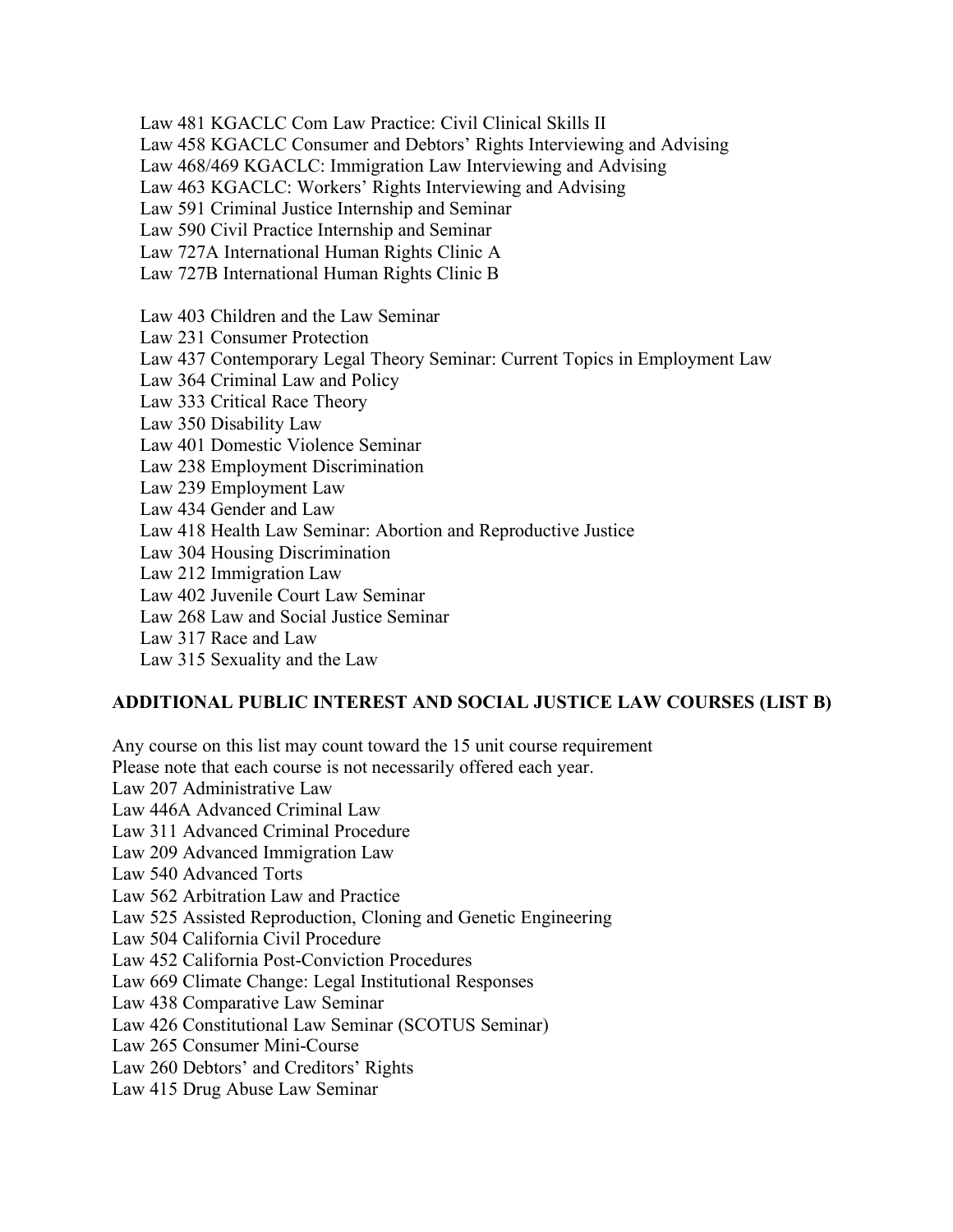Law 239 Employment Law Law 444 Energy resources law Law 414 Environmental Law Seminar Law 288 Environmental Protection Law Law 291 Family Law Law 322 Federal Courts and Jurisdiction Law 527 Health Law 1: Patient, Providers and Payers Law 524 Health Law 2: Health Care Regulation and Finance Law 418A Health Law Seminar Law 440 International Human Rights Theory and Practice Law 215 International Law Law 601 International Dispute Resolution Law 608 International Environmental Law Law 218 International Organizations Seminar Law 341 Islamic Law Law 531 Juvenile Justice Topics: Leadership Training Law 286 Land Use Law 534 Law and Behavioralism Law 542 Law of Nonprofit Organizations Law 204 Legal Aspects of War Law 347 Litigating International Human Rights Law 398 Moot Court (topic must be approved by the director and must cover a public interest and social justice topic) Law 410 Privacy Law Seminar Law 344 The Prison System Law 499 Understanding Capital Punishment Law Law 346 Wrongful Convictions Law 530 Sentencing Seminar Law 609 Statutory Analysis Law 426 Supreme Court Seminar or Constitutional Law SCOTUS seminar Study Abroad: Geneva-Strasbourg International Human Rights Courses Study Abroad: The Hague, The Netherlands Seminar in International Criminal Justice Study Abroad: Costa Rica

#### **Public Interest and Social Justice Skills Courses**

Please note that each course is not necessarily offered each year. Law 331 Advanced Trial Techniques Law 300 Alternative Dispute Resolution Law 532 Juvenile Justice Topics: Practical Applications Law 469 KGACLC Immigration Interviewing and Advising Law 521 Leadership for Lawyers Law 602 Mediation: Theory and Practice Law 327 Negotiating Law 791 Pretrial Litigation Techniques Law 325 Trial Techniques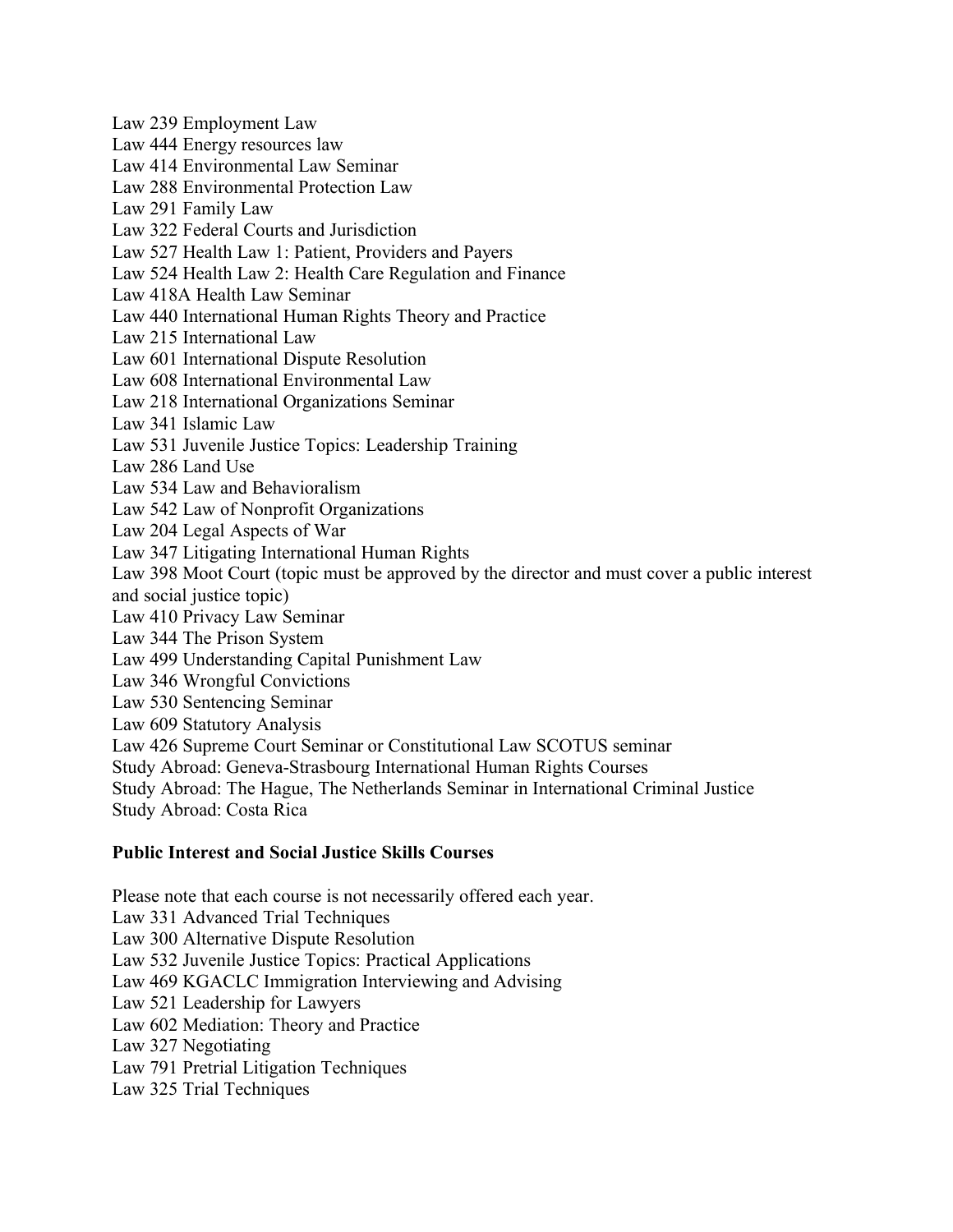## **PUBLIC INTEREST AND SOCIAL JUSTICE LAW CERTIFICATE WITH EMPHASIS IN CRIMINAL JUSTICE**

This certificate is appropriate for students who wish to practice in the area of criminal justice in a range of professions including as a prosecutor, defense counsel, immigration or asylum attorney. Students must successfully complete the following classes required for all J.D. candidates: Criminal Law (Law 106) and Evidence (Law 311). Students must also complete 16 units in this specialization as follows:

- Ten units within the Core courses including Criminal Procedure Investigation and/or Criminal Procedure Adjudication
- One professional skills course relating to criminal justice (including NCIP, Human Rights Clinic, KGACLC Immigration, Immigration Appellate Practice or other courses identified as criminal justice professional skills courses)

Enough additional elective units of PISJ- -designated courses to reach a total of 16 units. Students earning this certificate must also complete the same Public Interest and Social Justice Law Certificate requirements of a practicum (in the area of criminal justice) and public service work in any area.

Core Courses

Students must complete at least 10 units form the courses below

Law 310 Criminal Procedure Investigation or/and Law 311 Criminal Procedure Adjudication must be taken

Law 212 Immigration Law

Law 408 Public Interest and Social Justice Practice

Law 268 Law and Social Justice Course

Law 505 Clinic Northern California Innocence Project (requires 2 semesters)

Law 515 Clinic Northern California Innocence Project Advanced Practice Clinic

Law 591 Criminal Justice Internship and Seminar

Law 538 Immigration Appellate Practice before the Ninth Circuit Court of Appeal

Law 469 KGACLC Immigration Interviewing and Advising

Law 511 KGACLC Clinical Skills I (with focus on immigration practice)

Law 481 KGACLC Clinical Skills II (with focus on Immigration Law Practice)

Law 333 Critical Race Theory

Law 301Forensic Science and the Law

Law 434 Gender and the Law

Law 402 Juvenile Court law Seminar

Any course on this list may count toward the 15 unit total.

Law 674 Advanced Mediation

Law 331 Advanced Trial Techniques

Law 400 Alternative Dispute resolution for Youth: Teaching Conflict Resolution in a High School setting

Law 364 Criminal Law and Policy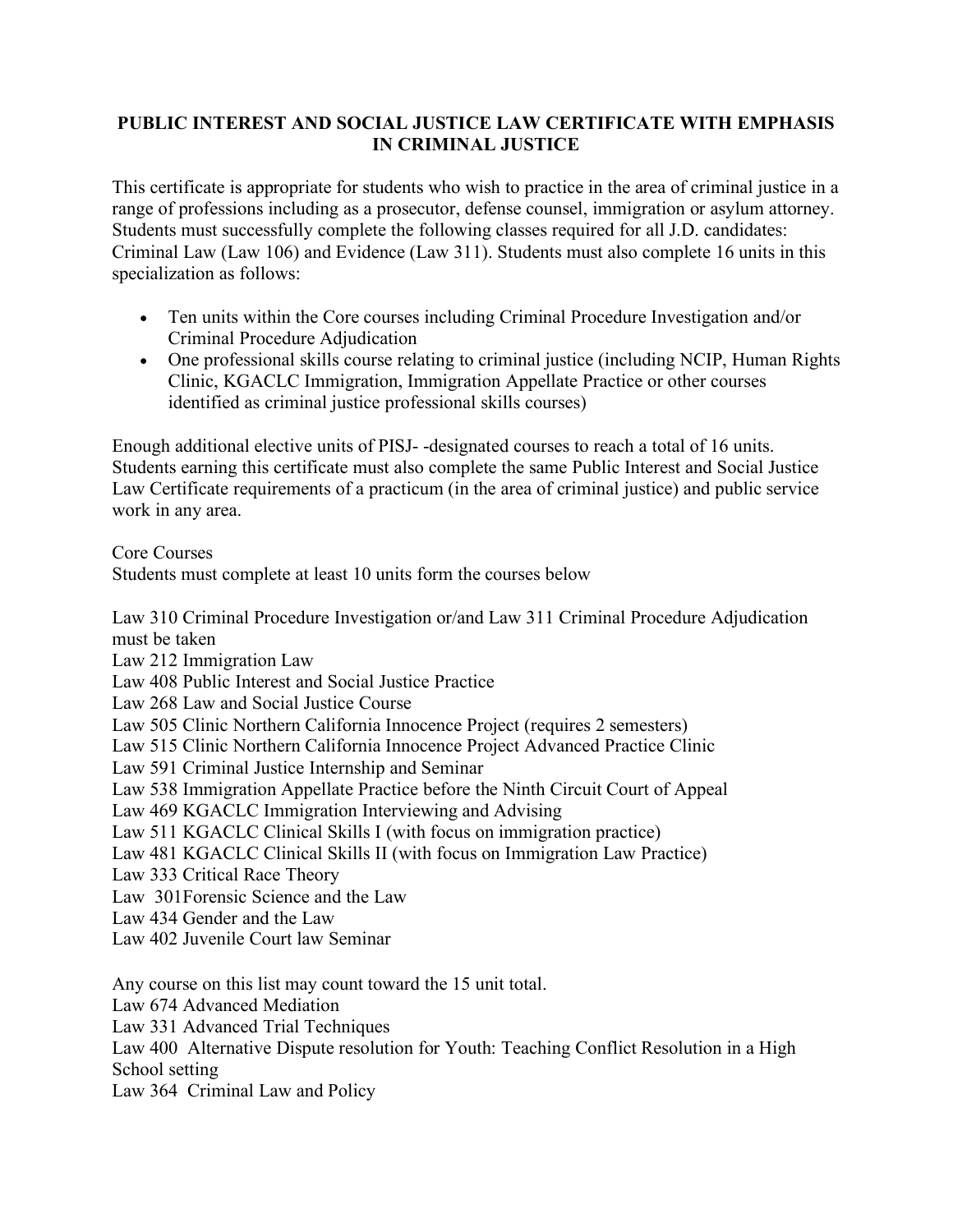Law 435 Domestic Violence Minicourse Law 291 Family Law Law 434 Gender and the law Law 204 Legal Aspects of War: Humanitarian Law Law 609 Statutory Analysis Law 431 Supreme Court seminar Law 367 Transitional Justice Law 499 Understanding capital punishment law

# **FACULTY**

## W. David Ball

Professor W. David Ball works primarily in the field of criminal justice, writing and teaching in the areas of criminal law, criminal procedure, sentencing and corrections. His articles have been published in the Columbia Law Review, the Yale Law and Policy Review, the American Journal of Criminal Law, and the Stanford Law and Policy Review, among other journals.

In 2013 he was voted 1L Professor of the Year. Prior to becoming a full time member of the Santa Clara University School of Law faculty in 2009, Ball served as a Social Justice Teaching Fellow at Santa Clara, a Research Fellow at the Stanford Criminal Justice Center, and a law clerk for the Honorable John T. Noonan, Jr., of the U.S. Court of Appeals for the Ninth Circuit in San Francisco.

Before law school he was an actor, writer, and filmmaker in New York City. He graduated with highest distinction from the University of North Carolina, where he was a Morehead-Cain Scholar, and got a second BA from Oxford University, where he was a Rhodes Scholar.

Ball is currently Co-Chair of the Corrections Committee of the American Bar Association's Criminal Justice Section. He has also served as the Chair of the Public Safety Working Group for Lt. Gov. Gavin Newsom's Blue Ribbon Commission on Marijuana Law and Policy and a member of the Advisory Board of the Bill of Rights Defense Committee.

In his spare time, he enjoys traveling, photography, and playing with his cat-sized dog, Nellie. Education J.D., Stanford University B.A./M.A., Oxford University B.A., University of North Carolina Areas of Specialization include Criminal Law, Criminal Procedure, Sentencing & Corrections, Islamic Law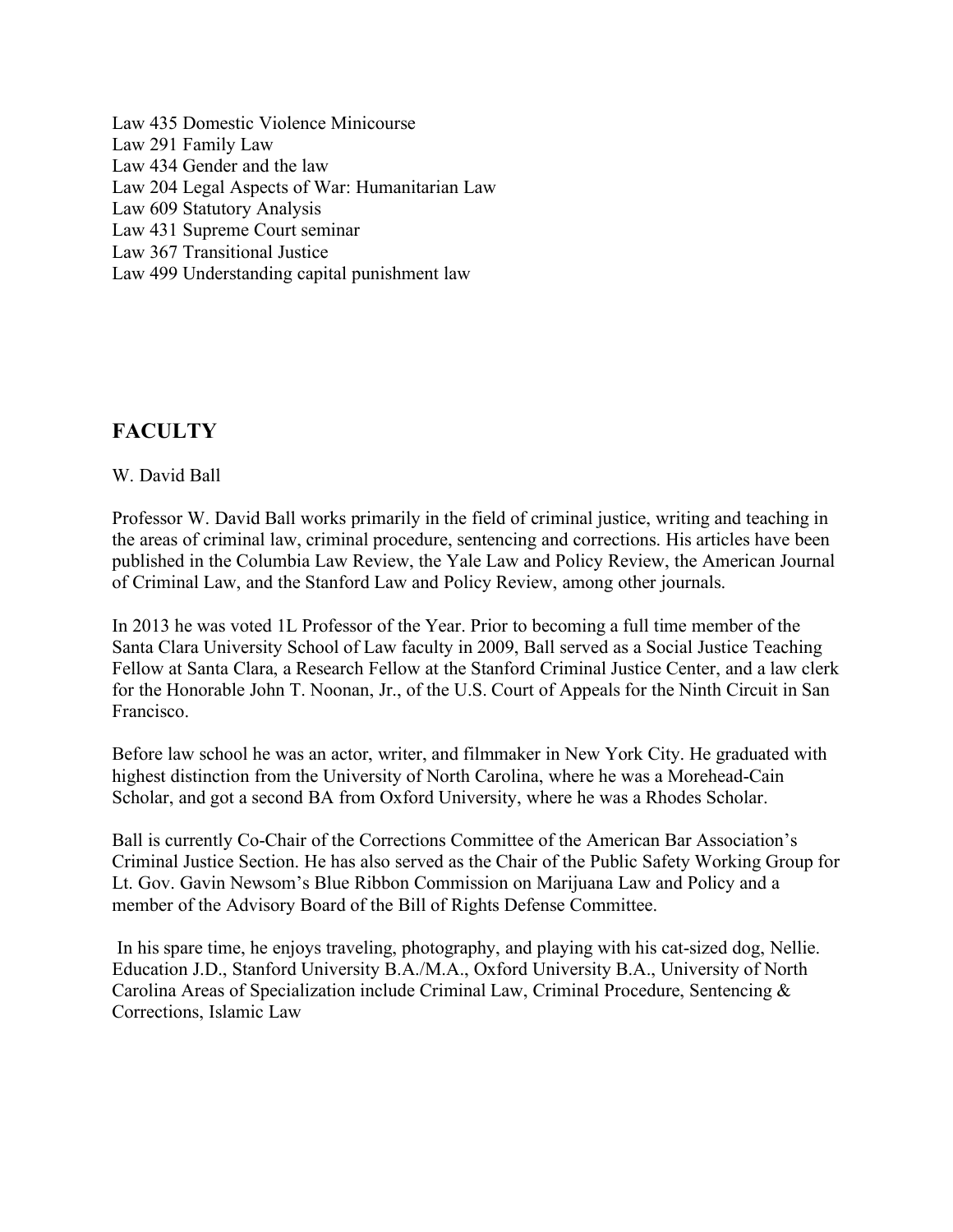#### Pratheepan "Deep" Gulasekaram

Professor Gulasekaram teaches Constitutional Law and Immigration Law and is well published on the topics of immigration federalism and the constitutional rights of noncitizens. His research currently focuses on the political and legal dynamics of state and local immigration regulations, including their constitutionality and their effect on federal immigration lawmaking. He has also extensively explored the relationship between the Second Amendment and noncitizens, as a way of understanding constitutional protections for non-citizens.

He is a frequent media commentator on issues of state and local immigration laws, comprehensive immigration reform, same-sex marriage, the first amendment, and equality concerns.

Professor Gulasekaram joined the Santa Clara University School of Law faculty in 2007, and has also taught as Visiting Assistant Professor at Stanford Law School, Acting Assistant Professor of Lawyering at New York University School of Law and Visiting Assistant Professor at Loyola University Law School in New Orleans.

Prior to academia, he was a litigation associate with O'Melveny & Meyers LLP and Susman Godfrey LLP, both in Los Angeles. He clerked for the Honorable Jacques L. Wiener Jr. on the U.S. Circuit Court of Appeals for the Fifth Circuit in New Orleans. In addition, he is the cofounder of the World Children's Initiative, Inc., a non-profit organization dedicated to improving health and educational infrastructure for children in developing areas around the world. Education: J.D., Stanford University, 2001 B.A., Brown University, 1996

### Ellen Kreitzberg

Professor Kreitzberg has practiced and written extensively on the death penalty. She co-founded and now directs the Death Penalty College, a residential training program held each August at Santa Clara University School of Law to train lawyers assigned to the defense of a capital case.

Professor Kreitzberg area of research and expertise is in the area of the death penalty. She began representing post-conviction inmates on a pro bono basis in 1982. Prior to joining Santa Clara University School of Law in 1988, Professor Kreitzberg was a trial attorney for the Public Defender Service in Washington, D.C., while also representing death row inmates on a pro bono basis.

Education: J.D., George Washington University Law School B.A., University of Pennsylvania

#### Lynette Parker

Lynette Parker has been teaching and supervising law students handling immigration cases at the Katharine and George Alexander Community Law Center since 2000, and she also serves as clinical faculty in the law school. She provides technical support to attorneys on political asylum, VAWA, U visa and T visa cases. She has authored a law review article published by Georgetown Immigration Law Journal titled "Increasing Law Students Effectiveness When Representing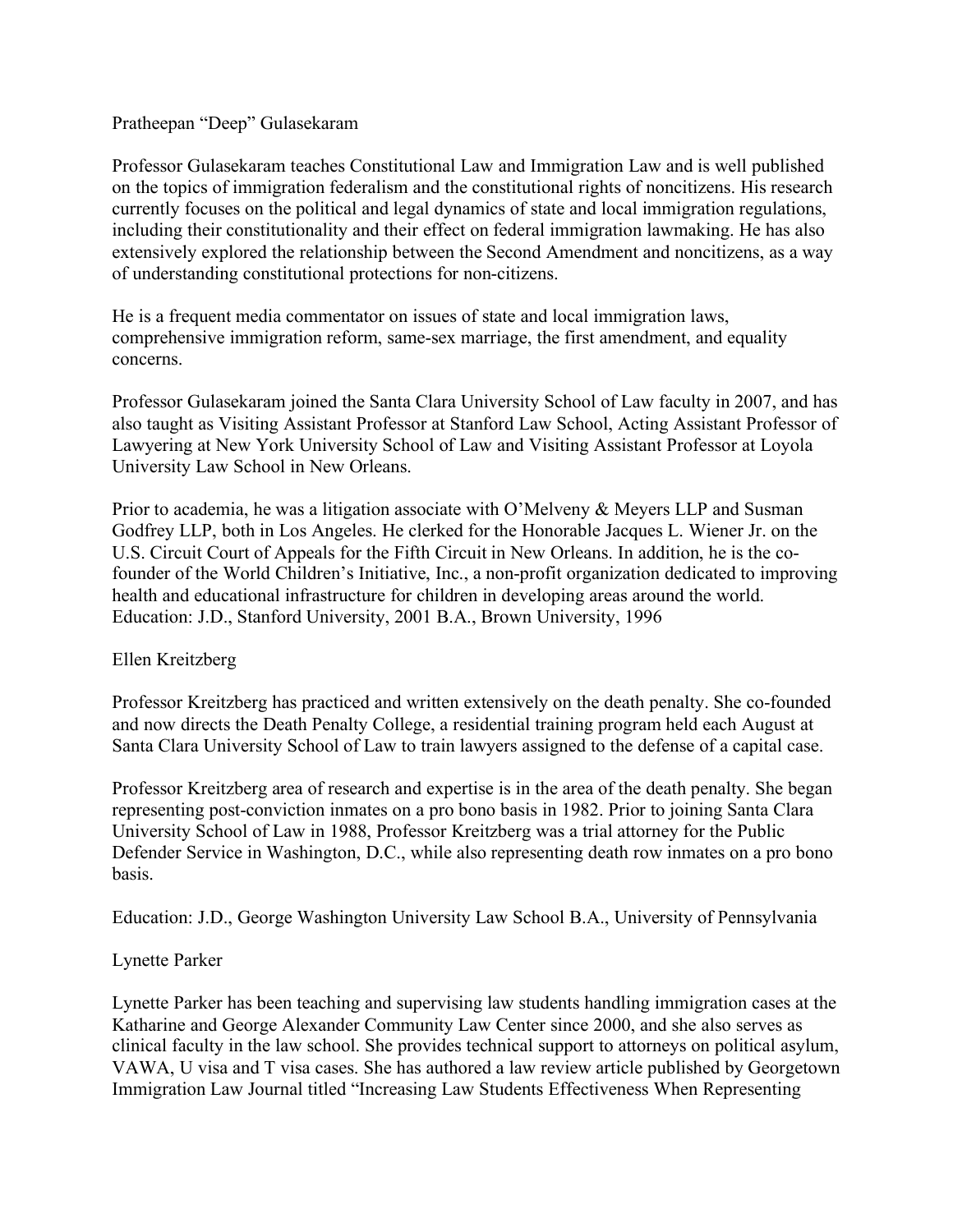Traumatized Clients: A Case Study of the Katharine & George Alexander Community Law Center."

Prior to joining the KGACLC, Parker worked as a staff attorney at the International Institute of the East Bay for 10 years. She has extensive experience representing asylum applicants, as well as battered spouses and children who are self-petitioning for permanent residence, victims of crimes who are petitioning for U visas, and victims of human trafficking who are petitioning for T visas.

Parker spent three years of her childhood in Puerto Rico and five years in India. She has traveled to China, Nicaragua, Chiapas, Mexico, and Colombia, and is fluent in Spanish.

Education: J.D., University of California Hastings College of the Law, 1986; M.A., University of California, Berkeley, 1986 B.A., The College of Wooster, 1982

Kathleen "Cookie" Ridolfi

A Professor of Law at Santa Clara University School of Law and the cofounder and former Director of the Northern California Innocence Project. In 2004, she co-founded the Innocence Network, an affiliation of organizations dedicated to pursuing exonerations on behalf of wrongfully convicted prisoners and working to redress the causes of wrongful conviction.

She was lead researcher and co-author of Preventable Error, A Report on Prosecutorial Misconduct in California 1997-2009. From 2004-2008, she served on the California Commission on the Fair Administration of Justice tasked with the study and review of the administration of criminal justice in California. In 2010, Professor Ridolfi launched the VERITAS Initiative, a research and policy program at Santa Clara University School of Law committed to pursuing datadriven justice reform. She remains committed to educating law students by teaching in the areas of criminal law, wrongful conviction, and legal ethics.

Professor Ridolfi has been the recipient of numerous awards, including California Lawyer Magazine Attorney of the Year, Women Defenders Annual Award, and the ACLU's Don Edwards Civil Liberties Award. She has also been recognized by the Daily Journal as one of the top 75 women litigators in California.

Education: J.D., Rutgers University Law School, 1982 B.A., Rutgers University, 1976 Santa Clara University School of Law

#### Linda Starr

Starr is co-founder of the Northern California Innocence Project (NCIP) at Santa Clara University School of Law. She has more than 25 years of experience as an attorney both in California and New York. Starr clerked for the California Court of Appeal, worked as an assistant district attorney in Brooklyn NY, and has worked as a private practitioner in postconviction matters at all levels of the state and federal courts. At NCIP, Starr oversees all aspects of investigation and litigation into wrongful conviction in state and federal courts. She also